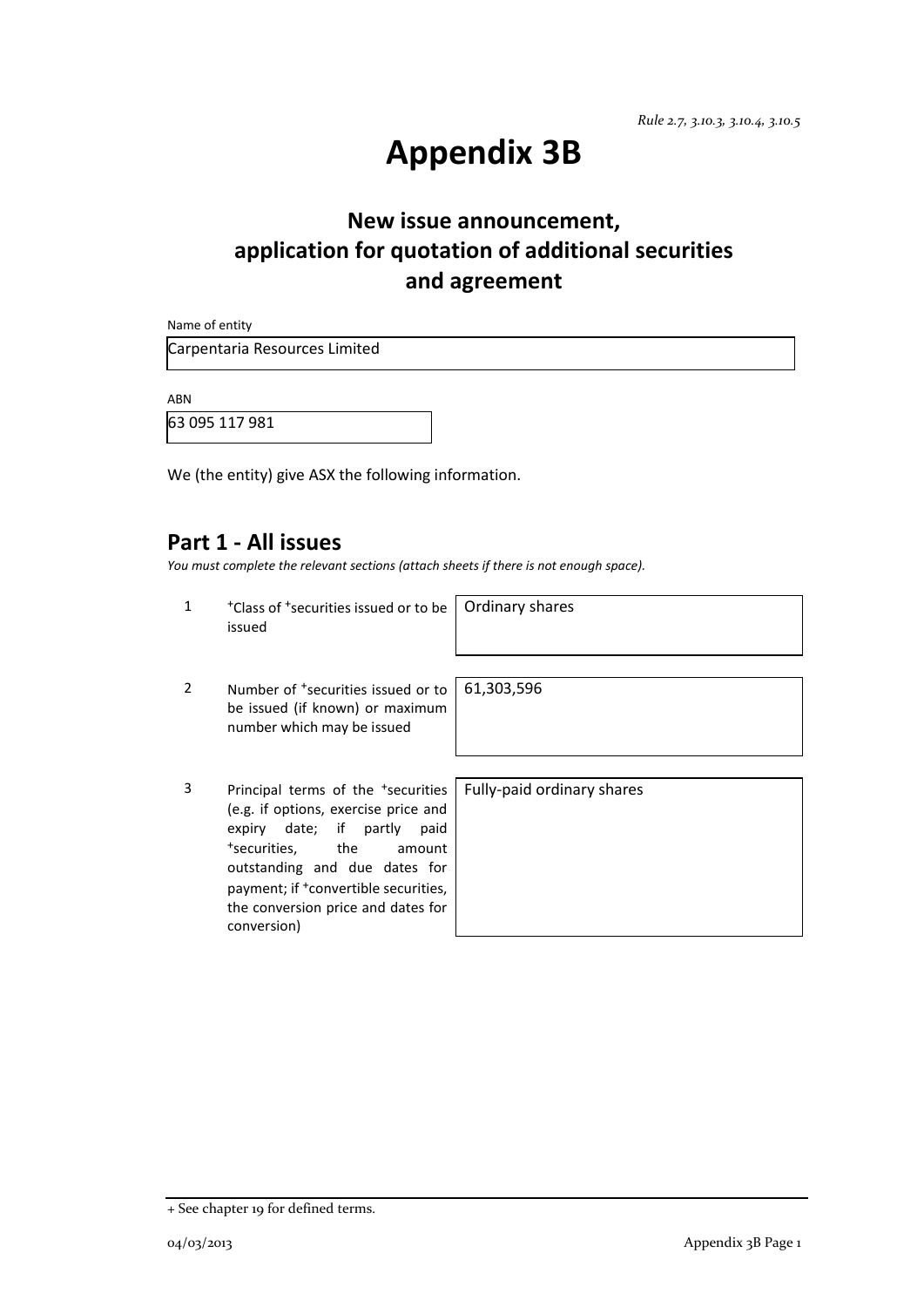| 4  | Do the <sup>+</sup> securities rank equally in<br>all respects from the <sup>+</sup> issue date<br>with an existing <sup>+</sup> class of quoted<br>*securities?                                                                                                                                                                                                                                                             | Yes                                  |
|----|------------------------------------------------------------------------------------------------------------------------------------------------------------------------------------------------------------------------------------------------------------------------------------------------------------------------------------------------------------------------------------------------------------------------------|--------------------------------------|
|    | If the additional <sup>+</sup> securities do not<br>rank equally, please state:<br>the date from which they do<br>the extent to which<br>they<br>for<br>the<br>participate<br>next<br>dividend, (in the case of a trust,<br>distribution)<br>interest<br>or<br>payment<br>the extent to which they do not<br>٠<br>rank equally, other than in<br>relation to the next dividend,<br>distribution<br>interest<br>or<br>payment |                                      |
| 5  | Issue price or consideration                                                                                                                                                                                                                                                                                                                                                                                                 | \$0.048 per share                    |
| 6  | Purpose of the issue<br>(If issued as consideration for the<br>acquisition<br>of assets,<br>clearly<br>identify those assets)                                                                                                                                                                                                                                                                                                | Issued by way of share purchase plan |
| 6а | Is the entity an <sup>+</sup> eligible entity that<br>obtained<br>security<br>holder<br>has<br>approval under rule 7.1A?<br>If Yes, complete sections 6b - 6h in<br>relation to the <sup>+</sup> securities the<br>subject of this Appendix 3B, and<br>comply with section 6i                                                                                                                                                | Yes                                  |
| 6b | The date the security holder<br>resolution under rule 7.1A was<br>passed                                                                                                                                                                                                                                                                                                                                                     | N/a                                  |
| 6c | <sup>+</sup> securities<br>issued<br>Number<br>οf<br>without security holder approval<br>under rule 7.1                                                                                                                                                                                                                                                                                                                      | N/a                                  |
| 6d | Number of <sup>+</sup> securities issued with<br>security holder approval under rule<br>7.1A                                                                                                                                                                                                                                                                                                                                 | N/a                                  |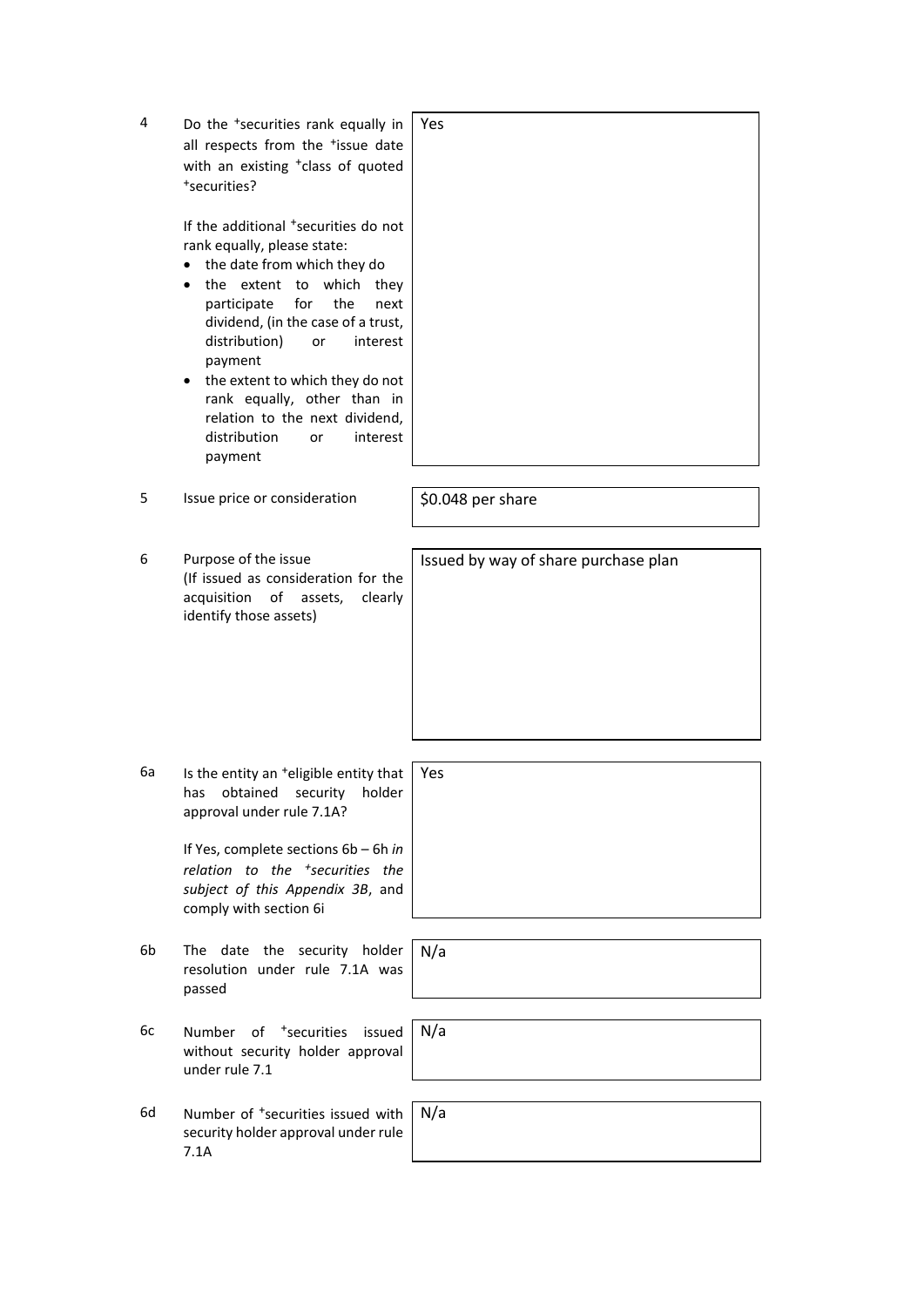+ See chapter 19 for defined terms.

6e Number of +securities issued with security holder approval under rule 7.3, or another specific security holder approval (specify date of meeting)

- 6f Number of +securities issued under an exception in rule 7.2
- 6g If +securities issued under rule 7.1A, was issue price at least 75% of 15 day VWAP as calculated under rule 7.1A.3? Include the <sup>+</sup>issue date and both values. Include the source of the VWAP calculation.
- 6h If +securities were issued under rule 7.1A for non-cash consideration, state date on which valuation of consideration was released to ASX Market Announcements
- 6i Calculate the entity's remaining issue capacity under rule 7.1 and rule 7.1A – complete Annexure 1 and release to ASX Market Announcements
- 7 +Issue dates

Note: The issue date may be prescribed by ASX (refer to the definition of issue date in rule 19.12). For example, the issue date for a pro rata entitlement issue must comply with the applicable timetable in Appendix 7A.

Cross reference: item 33 of Appendix 3B.

8 Number and <sup>+</sup>class of all <sup>+</sup> securities quoted on ASX (*including* the + securities in section 2 if applicable)

| Number      | +Class   |       |      |
|-------------|----------|-------|------|
| 275,132,537 | Ordinary | fully | paid |
|             | shares   |       |      |
|             |          |       |      |
|             |          |       |      |
|             |          |       |      |
|             |          |       |      |
| Numher      | $f$ ass  |       |      |

61,303,596

N/a

N/a

N/a

N/a

17 May 2019

Number +Class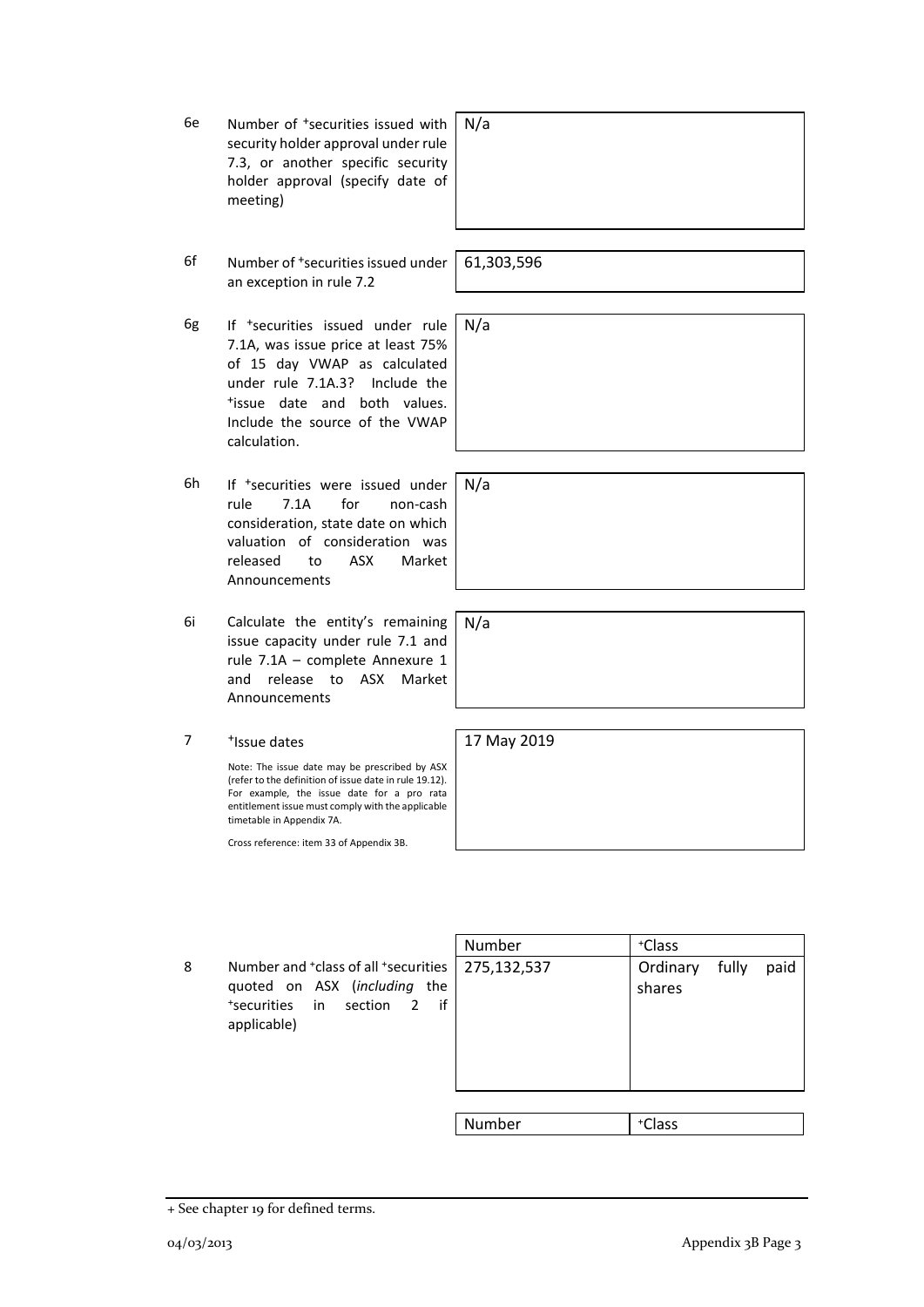| 9  | Number and <sup>+</sup> class of all <sup>+</sup> securities<br>not quoted on ASX (including the<br>*securities in<br>section<br>if<br>applicable) | 15,080,000 | Options to acquire<br>ordinary shares |
|----|----------------------------------------------------------------------------------------------------------------------------------------------------|------------|---------------------------------------|
|    |                                                                                                                                                    |            |                                       |
| 10 | Dividend policy (in the case of a $ $ No existing dividend policy.                                                                                 |            |                                       |

## **Part 2 - Pro rata issue**

trust, distribution policy) on the increased capital (interests)

| 11 | holder<br>security<br>approval<br>ls.<br>required?                                                                                                                                                                              |
|----|---------------------------------------------------------------------------------------------------------------------------------------------------------------------------------------------------------------------------------|
| 12 | Is the issue renounceable or non-<br>renounceable?                                                                                                                                                                              |
| 13 | Ratio in which the *securities will be<br>offered                                                                                                                                                                               |
| 14 | *Class of *securities to which the<br>offer relates                                                                                                                                                                             |
| 15 | determine<br>*Record<br>date<br>to<br>entitlements                                                                                                                                                                              |
| 16 | Will holdings on different registers<br>(or subregisters) be aggregated for<br>calculating entitlements?                                                                                                                        |
| 17 | Policy for deciding entitlements in<br>relation to fractions                                                                                                                                                                    |
| 18 | Names of countries in which the<br>entity has security holders who will<br>not be sent new offer documents<br>Note: Security holders must be told how their<br>entitlements are to be dealt with.<br>Cross reference: rule 7.7. |
| 19 | of<br>Closing<br>date<br>for<br>receipt<br>acceptances or renunciations                                                                                                                                                         |
| 20 | Names of any underwriters                                                                                                                                                                                                       |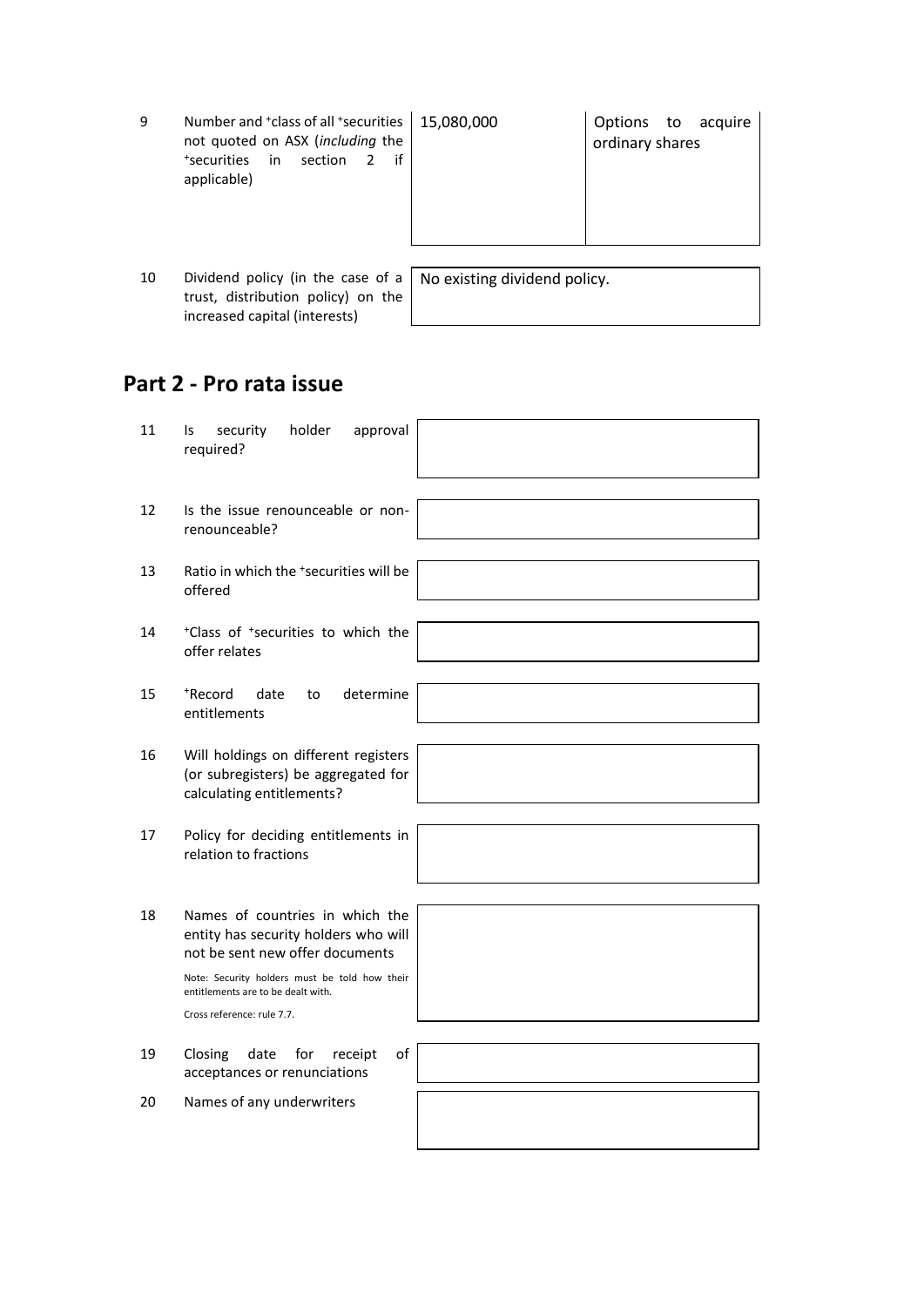- 22 Names of any brokers to the issue
- 23 Fee or commission payable to the broker to the issue
- 24 Amount of any handling fee payable to brokers who lodge acceptances or renunciations on behalf of security holders
- 25 If the issue is contingent on security holders' approval, the date of the meeting
- 26 Date entitlement and acceptance form and offer documents will be sent to persons entitled
- 27 If the entity has issued options, and the terms entitle option holders to participate on exercise, the date on which notices will be sent to option holders
- 28 Date rights trading will begin (if applicable)
- 29 Date rights trading will end (if applicable)
- 30 How do security holders sell their entitlements *in full* through a broker?
- 31 How do security holders sell *part* of their entitlements through a broker and accept for the balance?
- 32 How do security holders dispose of their entitlements (except by sale through a broker)?

33 <sup>+</sup> <sup>+</sup>Issue date

+ See chapter 19 for defined terms.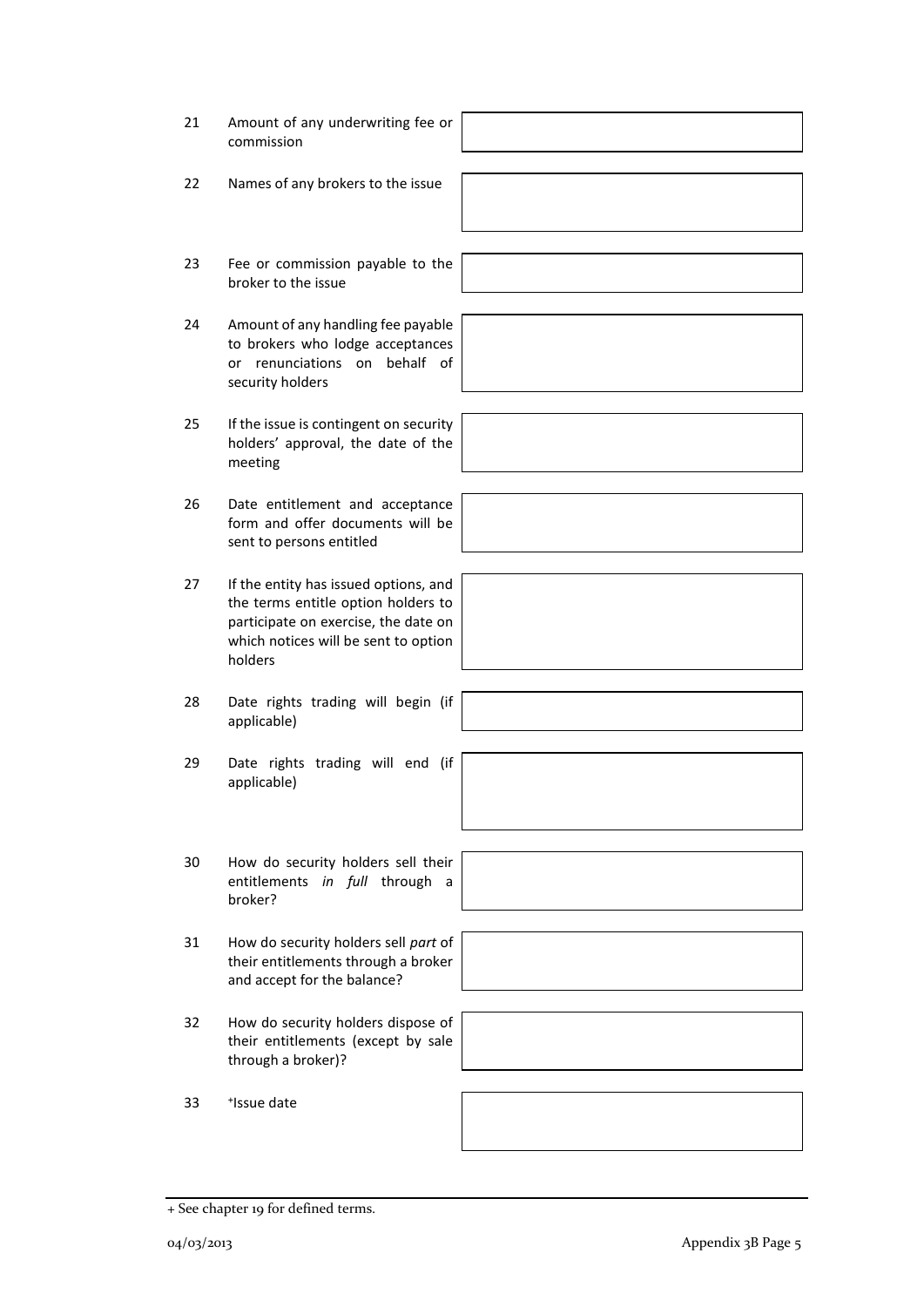### **Part 3 - Quotation of securities**

*You need only complete this section if you are applying for quotation of securities*

- 34 Type of +securities (*tick one*)
- $(a)$ <sup>+</sup>Securities described in Part 1
- (b) All other <sup>+</sup> securities Example: restricted securities at the end of the escrowed period, partly paid securities that become fully paid, employee incentive share securities when restriction ends, securities issued on expiry or conversion of convertible securities

#### **Entities that have ticked box 34(a)**

#### **Additional securities forming a new class of securities**

*Tick to indicate you are providing the information or documents*

- 35 | | If the 'securities are 'equity securities, the names of the 20 largest holders of the additional \*securities, and the number and percentage of additional \*securities held by those holders
- 36 | | If the 'securities are 'equity securities, a distribution schedule of the additional + securities setting out the number of holders in the categories 1 - 1,000 1,001 - 5,000 5,001 - 10,000 10,001 - 100,000 100,001 and over

37 A copy of any trust deed for the additional \*securities

#### **Entities that have ticked box 34(b)**

| 38 | Number of $\pm$ securities for which $\sqrt{N/a}$<br>*quotation is sought |  |
|----|---------------------------------------------------------------------------|--|
| 39 | *Class of *securities for which   N/a<br>quotation is sought              |  |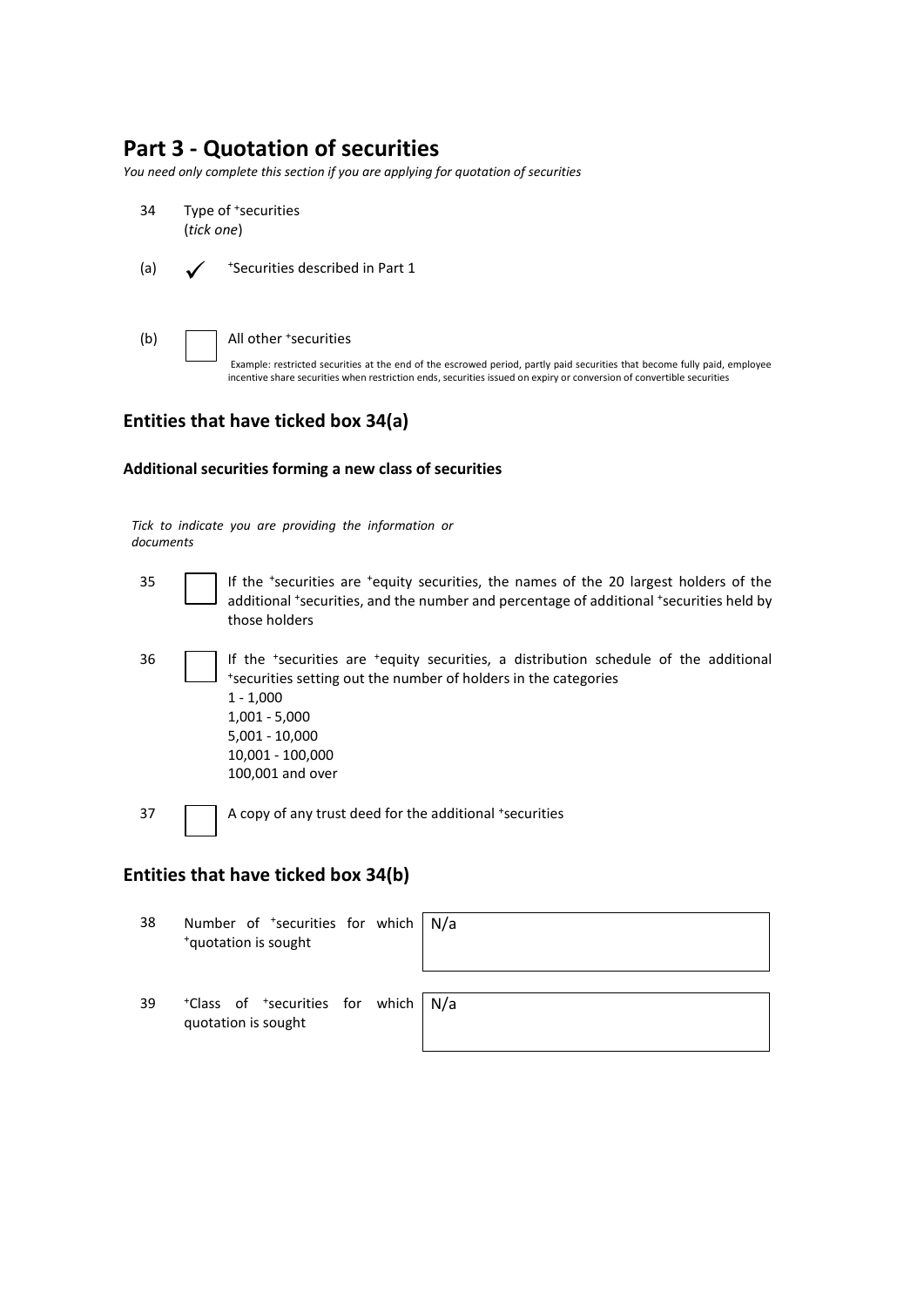40 Do the <sup>+</sup> securities rank equally in all respects from the \*issue date with an existing <sup>+</sup>class of quoted <sup>+</sup>securities?

> If the additional \*securities do not rank equally, please state:

- the date from which they do
- the extent to which they participate for the next dividend, (in the case of a trust, distribution) or interest payment
- the extent to which they do not rank equally, other than in relation to the next dividend, distribution or interest payment

41 Reason for request for quotation now

> Example: In the case of restricted securities, end of restriction period

N/a

(if issued upon conversion of another <sup>+</sup> security, clearly identify that other <sup>+</sup> security)

42 Number and <sup>+</sup>class of all <sup>+</sup> securities quoted on ASX (*including* the + securities in clause 38)

| Number | *Class |
|--------|--------|
| N/a    | N/a    |



<sup>+</sup> See chapter 19 for defined terms.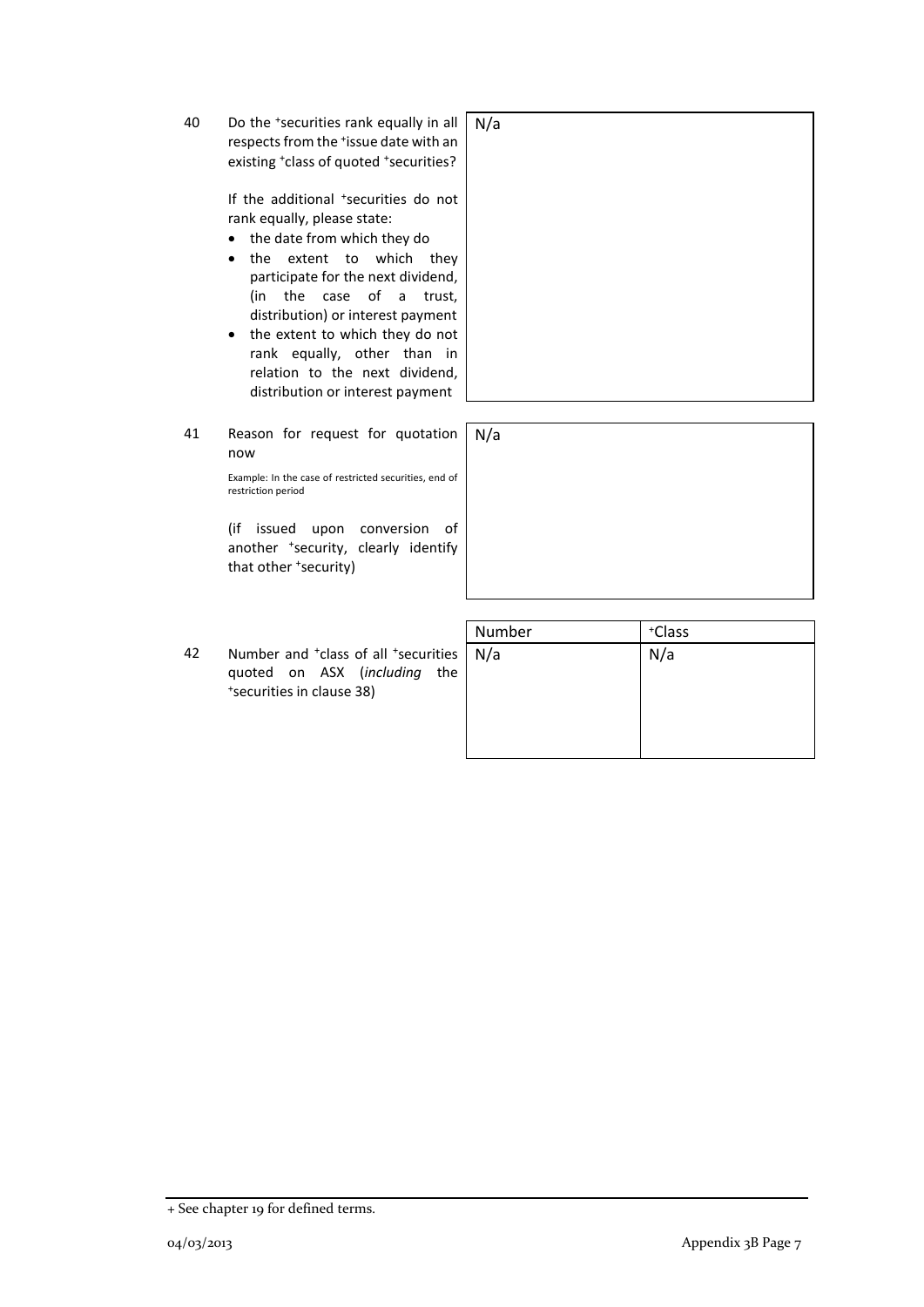#### **Quotation agreement**

- 1 <sup>+</sup>Quotation of our additional +securities is in ASX's absolute discretion. ASX may quote the +securities on any conditions it decides.
- 2 We warrant the following to ASX.
	- The issue of the +securities to be quoted complies with the law and is not for an illegal purpose.
	- There is no reason why those \*securities should not be granted \*quotation.
	- An offer of the 'securities for sale within 12 months after their issue will not require disclosure under section 707(3) or section 1012C(6) of the Corporations Act.

Note: An entity may need to obtain appropriate warranties from subscribers for the securities in order to be able to give this warranty

- Section 724 or section 1016E of the Corporations Act does not apply to any applications received by us in relation to any +securities to be quoted and that no-one has any right to return any \*securities to be quoted under sections 737, 738 or 1016F of the Corporations Act at the time that we request that the +securities be quoted.
- If we are a trust, we warrant that no person has the right to return the <sup>+</sup>securities to be quoted under section 1019B of the Corporations Act at the time that we request that the \*securities be quoted.
- 3 We will indemnify ASX to the fullest extent permitted by law in respect of any claim, action or expense arising from or connected with any breach of the warranties in this agreement.
- 4 We give ASX the information and documents required by this form. If any information or document is not available now, we will give it to ASX before <sup>+</sup>quotation of the +securities begins. We acknowledge that ASX is relying on the information and documents. We warrant that they are (will be) true and complete.

Sign here: Sign here: Sign here: Sign here: Sign here: Sign here: Sign here: Sign here: Sign here: Sign here: Sign here: Sign here: Sign here: Sign here: Sign here: Sign here: Sign here: Sign here: Sign here: Sign here: Si

(Company secretary)

Print name: Robert Hair

== == == == ==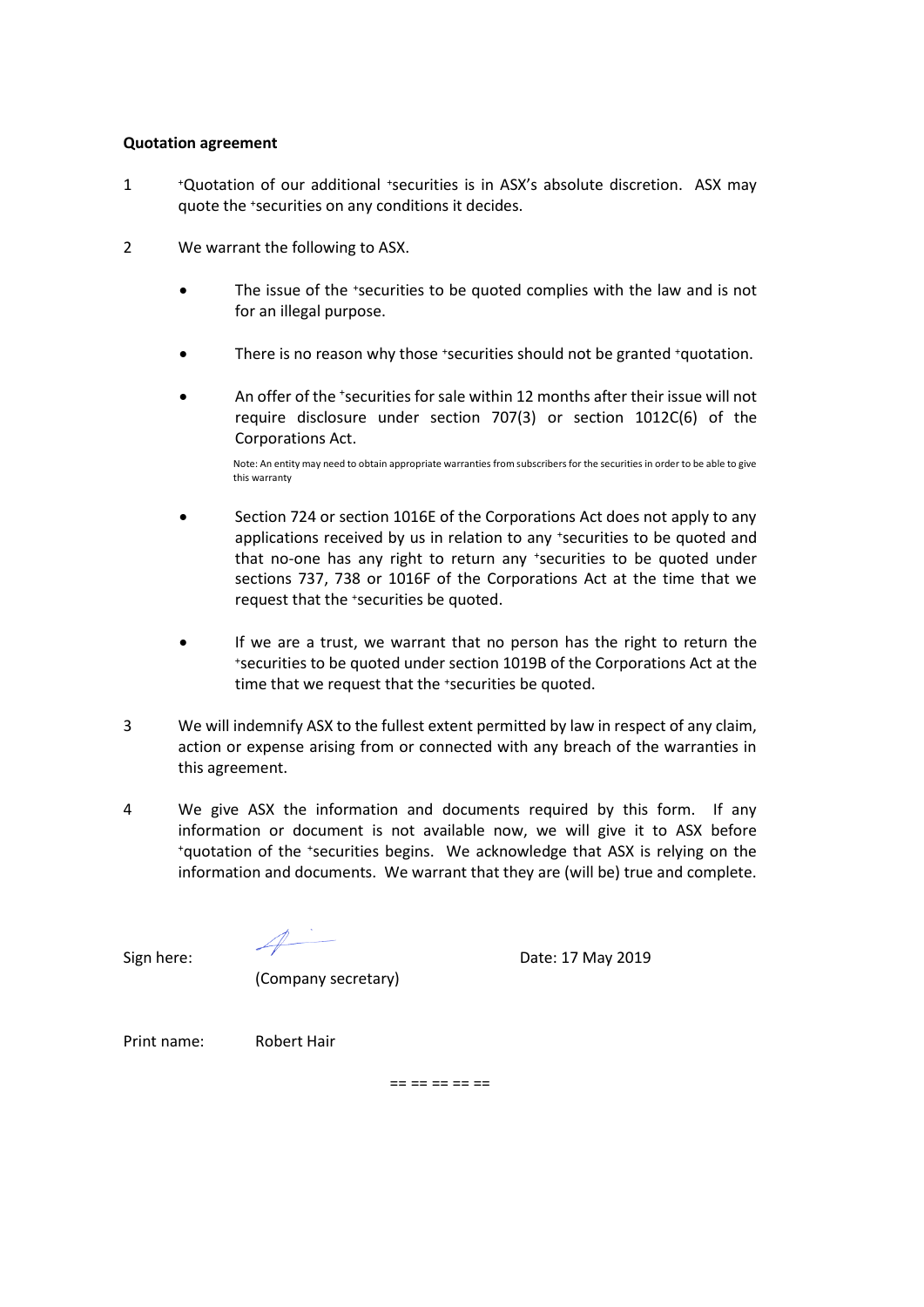# **Appendix 3B – Annexure 1**

# **Calculation of placement capacity under rule 7.1 and rule 7.1A for eligible entities**

Introduced 01/08/12 Amended 04/03/13

## **Part 1**

| Rule 7.1 - Issues exceeding 15% of capital                                                                                                                                                                                                                                                                                      |      |  |
|---------------------------------------------------------------------------------------------------------------------------------------------------------------------------------------------------------------------------------------------------------------------------------------------------------------------------------|------|--|
| Step 1: Calculate "A", the base figure from which the placement capacity is<br>calculated                                                                                                                                                                                                                                       |      |  |
| Insert number of fully paid *ordinary<br>securities on issue 12 months before the<br>*issue date or date of agreement to issue                                                                                                                                                                                                  |      |  |
| Add the following:                                                                                                                                                                                                                                                                                                              |      |  |
| Number of fully paid *ordinary securities<br>issued in that 12 month period under an<br>exception in rule 7.2                                                                                                                                                                                                                   |      |  |
| Number of fully paid *ordinary securities<br>$\bullet$<br>issued in that 12 month period with<br>shareholder approval                                                                                                                                                                                                           |      |  |
| Number of partly paid *ordinary securities<br>that became fully paid in that 12 month<br>period                                                                                                                                                                                                                                 |      |  |
| Note:<br>Include only ordinary securities here -<br>other classes of equity securities cannot be<br>added<br>Include here (if applicable) the securities<br>the subject of the Appendix 3B to which<br>this form is annexed<br>It may be useful to set out issues of<br>securities on different dates as separate<br>line items |      |  |
| <b>Subtract</b> the number of fully paid *ordinary<br>securities cancelled during that 12 month<br>period                                                                                                                                                                                                                       | Nil. |  |
| "д"                                                                                                                                                                                                                                                                                                                             |      |  |

<sup>+</sup> See chapter 19 for defined terms.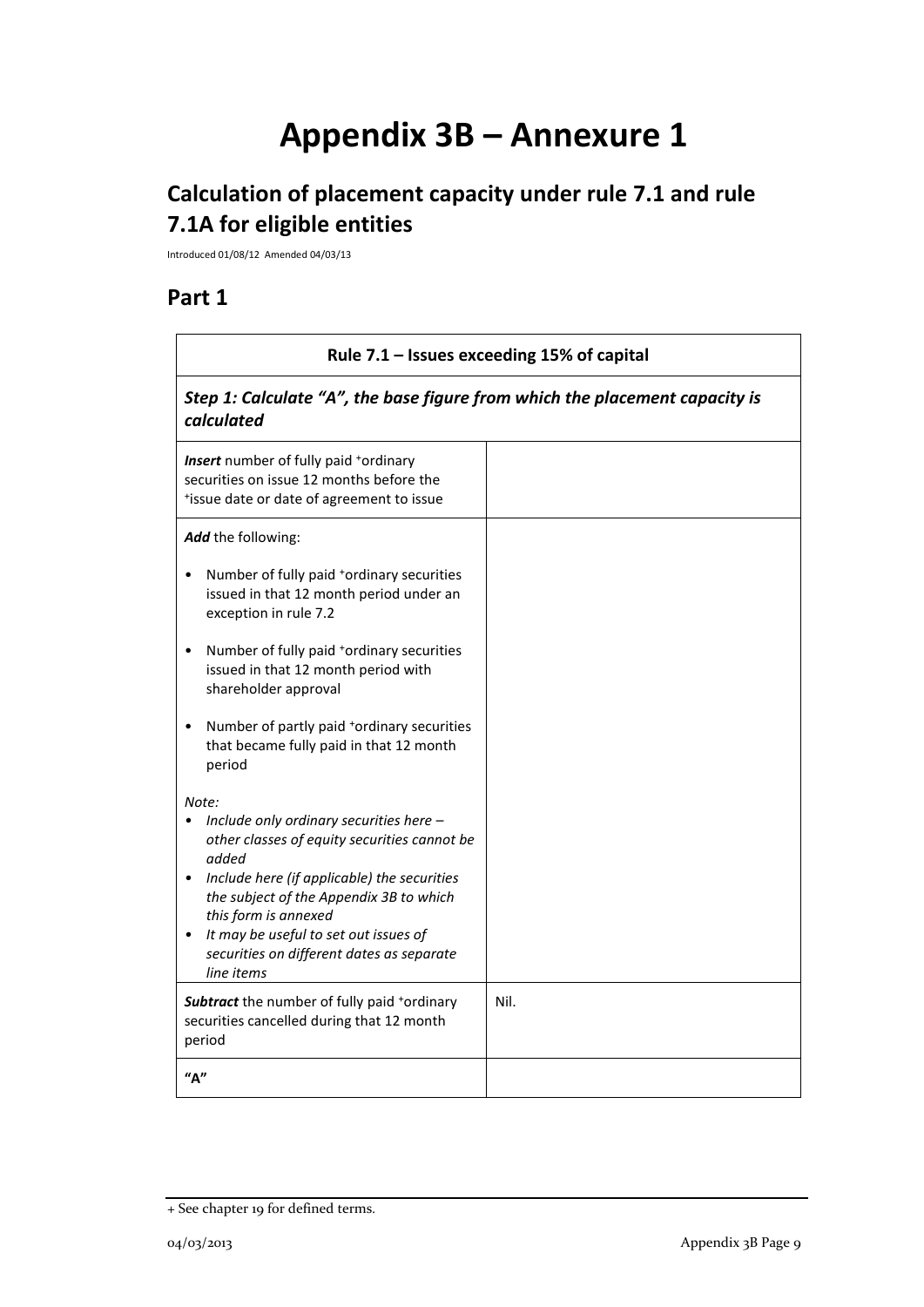| Step 2: Calculate 15% of "A"                                                                                                                                                                                                                                                                                                        |                                                                    |
|-------------------------------------------------------------------------------------------------------------------------------------------------------------------------------------------------------------------------------------------------------------------------------------------------------------------------------------|--------------------------------------------------------------------|
| $^{\prime\prime}$ B"                                                                                                                                                                                                                                                                                                                | 0.15                                                               |
|                                                                                                                                                                                                                                                                                                                                     | [Note: this value cannot be changed]                               |
| Multiply "A" by 0.15                                                                                                                                                                                                                                                                                                                |                                                                    |
| Step 3: Calculate "C", the amount of placement capacity under rule 7.1 that<br>has already been used                                                                                                                                                                                                                                |                                                                    |
| Insert number of <sup>+</sup> equity securities issued or<br>agreed to be issued in that 12 month period<br>not counting those issued:                                                                                                                                                                                              |                                                                    |
| Under an exception in rule 7.2                                                                                                                                                                                                                                                                                                      |                                                                    |
| Under rule 7.1A                                                                                                                                                                                                                                                                                                                     |                                                                    |
| With security holder approval under rule<br>7.1 or rule 7.4                                                                                                                                                                                                                                                                         |                                                                    |
| Note:<br>This applies to equity securities, unless<br>specifically excluded - not just ordinary<br>securities<br>Include here (if applicable) the securities<br>the subject of the Appendix 3B to which<br>this form is annexed<br>It may be useful to set out issues of<br>securities on different dates as separate<br>line items |                                                                    |
| $^{\prime\prime}$ C"                                                                                                                                                                                                                                                                                                                |                                                                    |
| Step 4: Subtract "C" from ["A" x "B"] to calculate remaining placement<br>capacity under rule 7.1                                                                                                                                                                                                                                   |                                                                    |
| "A" x 0.15                                                                                                                                                                                                                                                                                                                          |                                                                    |
| Note: number must be same as shown in Step<br>2                                                                                                                                                                                                                                                                                     |                                                                    |
| Subtract "C"                                                                                                                                                                                                                                                                                                                        |                                                                    |
| Note: number must be same as shown in Step<br>3                                                                                                                                                                                                                                                                                     |                                                                    |
| <b>Total</b> ["A" $\times$ 0.15] - "C"                                                                                                                                                                                                                                                                                              | [Note: this is the remaining placement<br>capacity under rule 7.1] |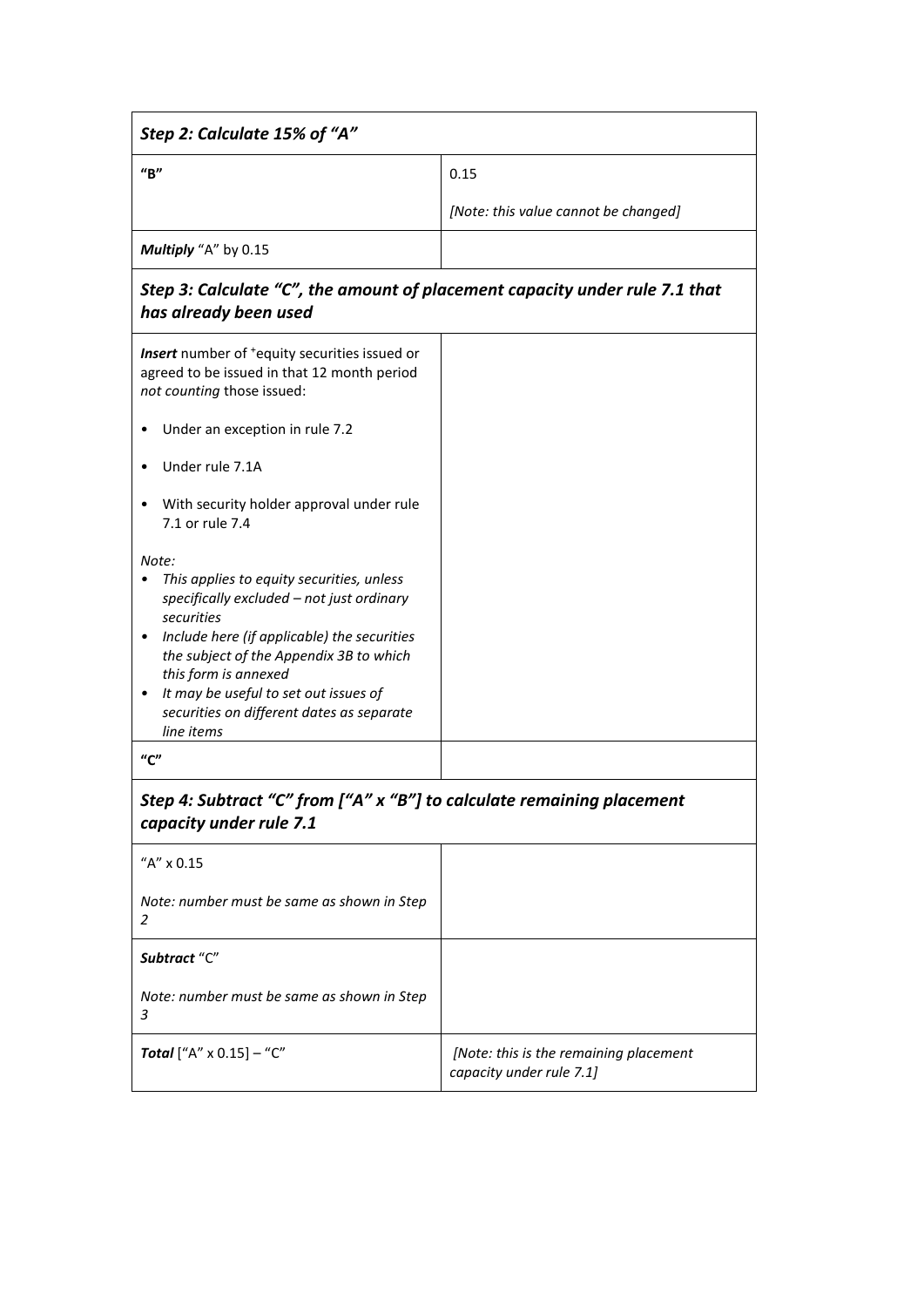### **Part 2**

| Rule 7.1A - Additional placement capacity for eligible entities                                                                                                                                                                                                                                                                                                                                                                                                                                                                      |                                    |  |
|--------------------------------------------------------------------------------------------------------------------------------------------------------------------------------------------------------------------------------------------------------------------------------------------------------------------------------------------------------------------------------------------------------------------------------------------------------------------------------------------------------------------------------------|------------------------------------|--|
| Step 1: Calculate "A", the base figure from which the placement capacity is<br>calculated                                                                                                                                                                                                                                                                                                                                                                                                                                            |                                    |  |
| ''A''                                                                                                                                                                                                                                                                                                                                                                                                                                                                                                                                |                                    |  |
| Note: number must be same as shown in Step<br>1 of Part 1                                                                                                                                                                                                                                                                                                                                                                                                                                                                            |                                    |  |
| Step 2: Calculate 10% of "A"                                                                                                                                                                                                                                                                                                                                                                                                                                                                                                         |                                    |  |
| $^{\prime\prime}$ D"                                                                                                                                                                                                                                                                                                                                                                                                                                                                                                                 | 0.10                               |  |
|                                                                                                                                                                                                                                                                                                                                                                                                                                                                                                                                      | Note: this value cannot be changed |  |
| Multiply "A" by 0.10                                                                                                                                                                                                                                                                                                                                                                                                                                                                                                                 |                                    |  |
| Step 3: Calculate "E", the amount of placement capacity under rule 7.1A that<br>has already been used                                                                                                                                                                                                                                                                                                                                                                                                                                |                                    |  |
| Insert number of <sup>+</sup> equity securities issued or<br>agreed to be issued in that 12 month period<br>under rule 7.1A                                                                                                                                                                                                                                                                                                                                                                                                          |                                    |  |
| Notes:<br>This applies to equity securities - not just<br>$\bullet$<br>ordinary securities<br>Include here $-$ if applicable $-$ the securities<br>$\bullet$<br>the subject of the Appendix 3B to which<br>this form is annexed<br>Do not include equity securities issued<br>under rule 7.1 (they must be dealt with in<br>Part 1), or for which specific security<br>holder approval has been obtained<br>It may be useful to set out issues of<br>securities on different dates as separate<br>line items<br>$^{\prime\prime}$ E" |                                    |  |

<sup>+</sup> See chapter 19 for defined terms.